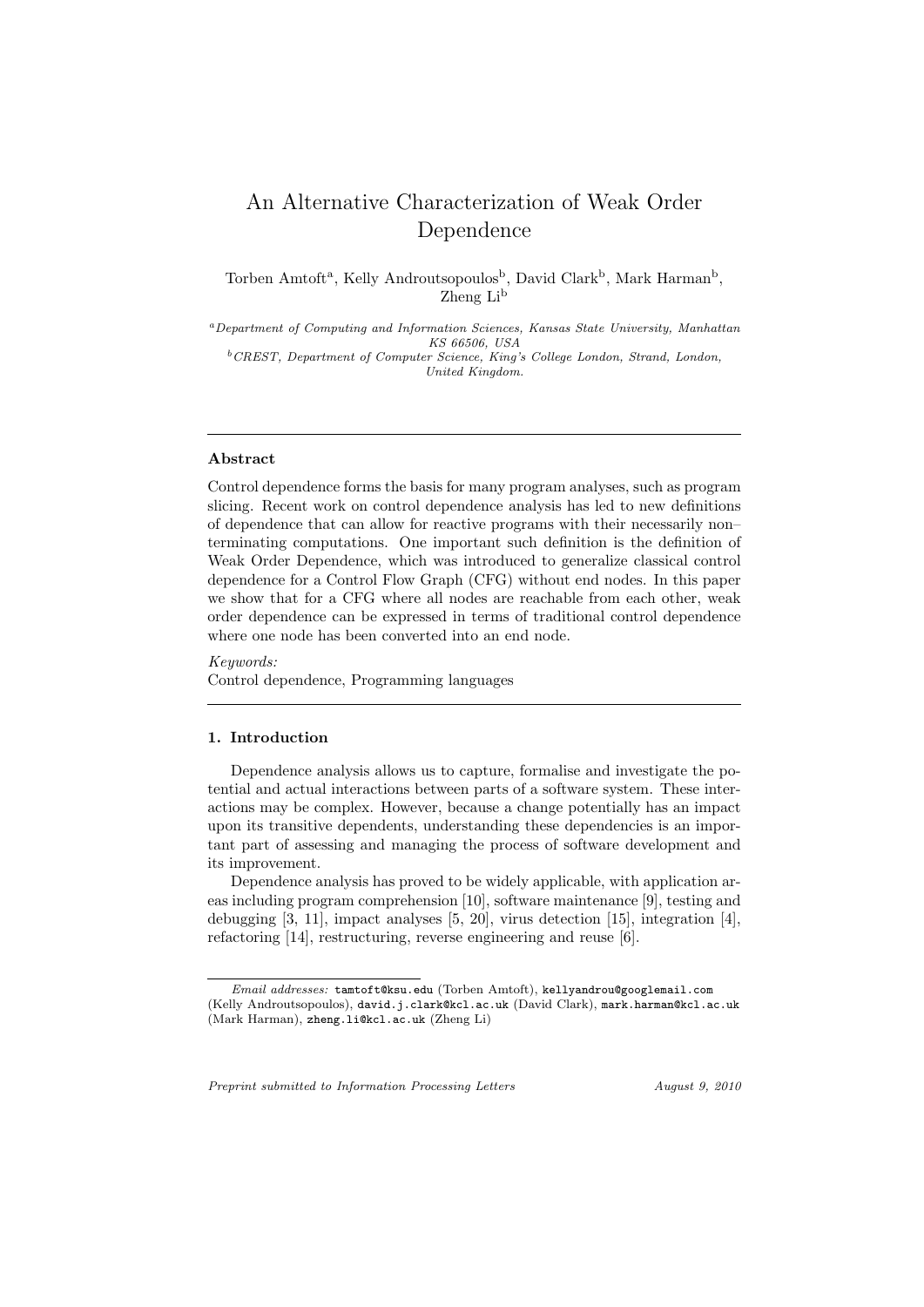Typically research in dependence analysis has considered two primary forms of dependence: data dependence and control dependence. Data dependence is relatively uncontroversial. It occurs between two parts of the program which define and then subsequently use a value. The value computed at the definition is said to flow (by data dependence) to the site at which the value is used. The using site is said to '(data) depend' upon the defining site.

By contrast, control dependence has proved to be a more complex and subtle property, that requires careful formulation. Early formulations of control dependence such as Weiser's 'colour dominance' [21], were superseded by a now more standard definition, which was captured in terms of reachability and post dominance in the Control Flow Graph(CFG) [8]. The definition of Ferrante, Ottenstein and Warren became very widely accepted and was used by many other authors, forming the basis for the popular Program Dependence Graph [16] and System Dependence Graph [12].

However, traditional control dependence applies only to programs that are able to terminate normally, i.e., that have CFGs with a unique end node. This renders traditional control dependence inapplicable for handling computations that purposefully do not terminate such as in embedded systems controllers, operating systems and other forms of so-called 'reactive systems'. Such systems simply cannot be ignored; it is estimated that by 2010 there will be 16 billion embedded systems worldwide, rising to 40 billion by 2020 [2].

Ranganath et al. [19] and Amtoft [1] address this problem by introducing new definitions of control dependence for arbitrary CFGs, so as to handle CFGs with zero end nodes (and even CFGs with multiple end nodes). Furthermore, the authors categorise control dependence as being either non-termination sensitive or non-termination insensitive.

Non-termination sensitive control dependence (NTSCD) [19] is sensitive to non-termination and when used together with Decisive Order Dependence (DOD) [19] leads to slices that preserve termination properties i.e. the observable behaviour of the slice is infinite exactly when the original is.

Weak Order Dependence (WOD) [1] is insensitive to non-termination and leads to slices that allow the termination domain to increase i.e. loops that do not influence relevant values are sliced away. This definition has been shown to generalise traditional notions of control dependence given in terms of CFGs with a unique end node. However, it requires researchers to abandon the definitions and concepts with which they have been familiar for over two decades. This paper seeks to overcome this conceptual difficulty by showing how this new notion of control dependence can be re-formulated in terms of traditional dependence for a wide class of Control Flow Graphs.

The class of Control Flow Graphs we consider is those for which every node is reachable from every other node. This is a very wide class of graphs; it includes, for example, those originally envisaged by Ferrante, Ottenstein and Warren in their seminal paper on the Program Dependence Graph [8]. Some of our results can even be applied to graphs that are not strongly connected, as long as the nodes in question are reachable from all other nodes.

Traditional control dependence is a relation between two nodes, in which one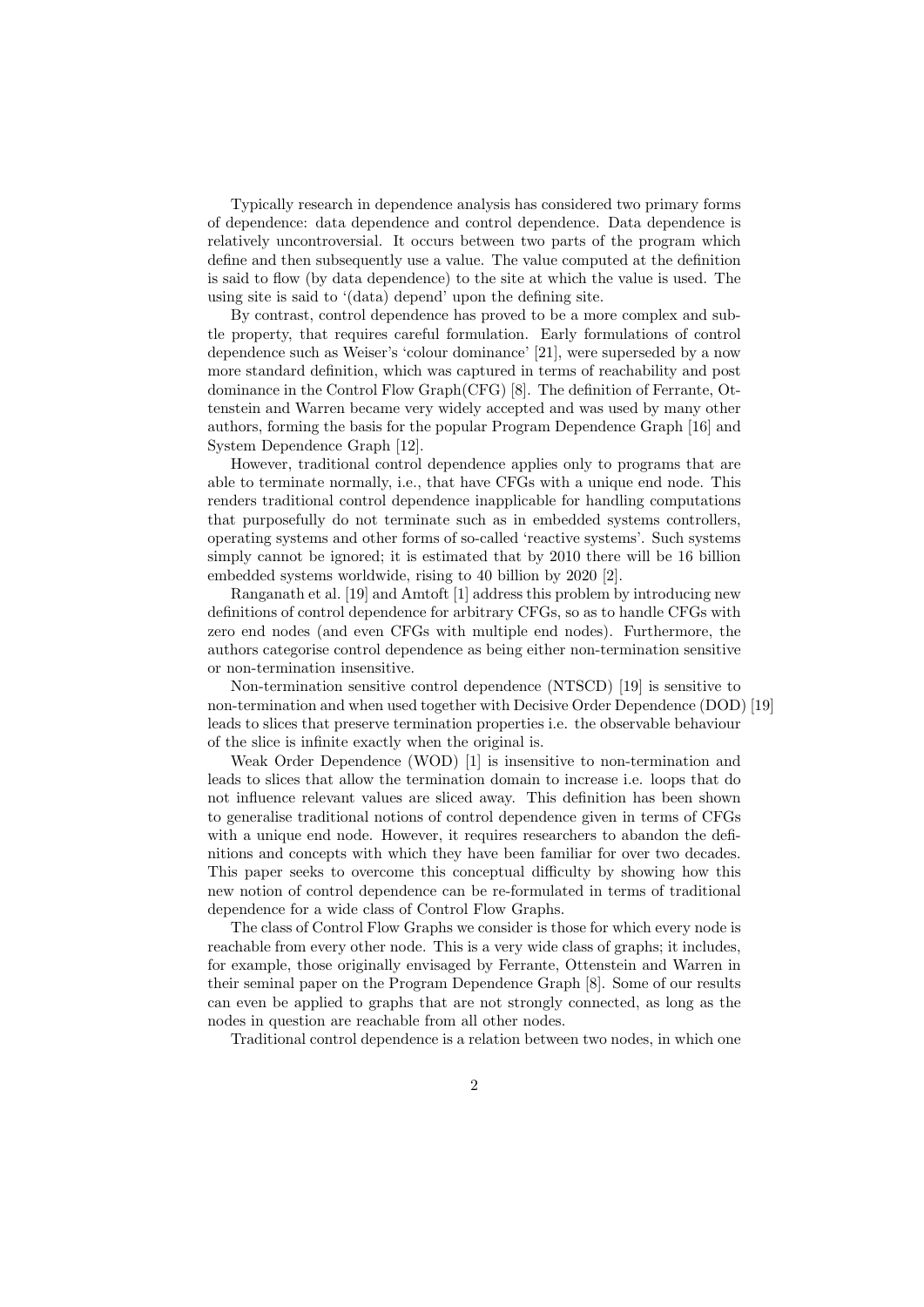node controls the execution of another. By contrast, weak order dependence, which captures not only the traditional control dependence but also the ordering relationships between nodes in irreducible regions of a CFG, requires a ternary relation. The fundamental insight that underlies our re-formulation is that capturing control dependence in the presence of ordering relations requires the participation of three nodes simply because one of the three has to play the role of a 'local pseudo end node'. Using this insight, we are able to reformulate Weak Order Dependence (a ternary relation) in terms of traditional control dependence (a binary relation).

The contribution of this paper is a formal proof of the equivalence of our reformulation of the Weak Order Dependence Relation in terms of traditional control dependence, in the style of Ferrante, Ottenstein and Warren. This reformulation allows us to think of the new notions of control dependence in terms of the more familiar control dependence used, for example, in the System Dependence Graph [12] and in Weiser's Program slicing algorithm [22].

## **2. Preliminaries**

A Control Flow Graph (CFG) is a pair (*V, E*) where *V* is the set of nodes, and  $E \subseteq V \times V$  is the set of edges. If  $(n, m) \in E$  we say that there is an edge from *n* to *m*, and that *m* is a *successor* of *n*.

Given a CFG G, a *path* from node a to node b is a sequence of nodes,  $n_1 \dots n_k$ where  $a = n_1$  and  $b = n_k$ , such that for all  $i \in 1 \ldots k-1$ , *G* contains an edge from  $n_i$  to  $n_{i+1}$ . We say that the path is non-trivial if  $k > 1$ , and we say that *b* is reachable from *a* if there is a path from *a* to *b*.

**Definition 1.** *An* end node *of a CFG is a node e such that*

- *• e has no outgoing edges, and*
- *• e is reachable from all nodes.*

**Fact 1.** *A CFG can have at most one end node.*

For a node *q* in a CFG *G*, we define  $G/_{[q\rightarrow\cdot]}$  as the CFG that results from removing all outgoing edges from *q*. More formally, we have

**Definition 2.** *Given*  $G = (V, E)$  *with*  $q \in V$ ,  $G/_{[q \rightarrow \cdot]} = (V, E')$  *where*  $E' =$  $\{(n,m) \in E \mid n \neq q\}.$ 

**Fact 2.** *Assume that in G*, *q is reachable from all other nodes. Then*  $G/_{[q \to \cdot]}$ *has q as an end node.*

We now recall the standard notion of *control dependence*, formulated for a graph *with* an end node.

**Definition 3.** *Consider a CFG G with end node e.*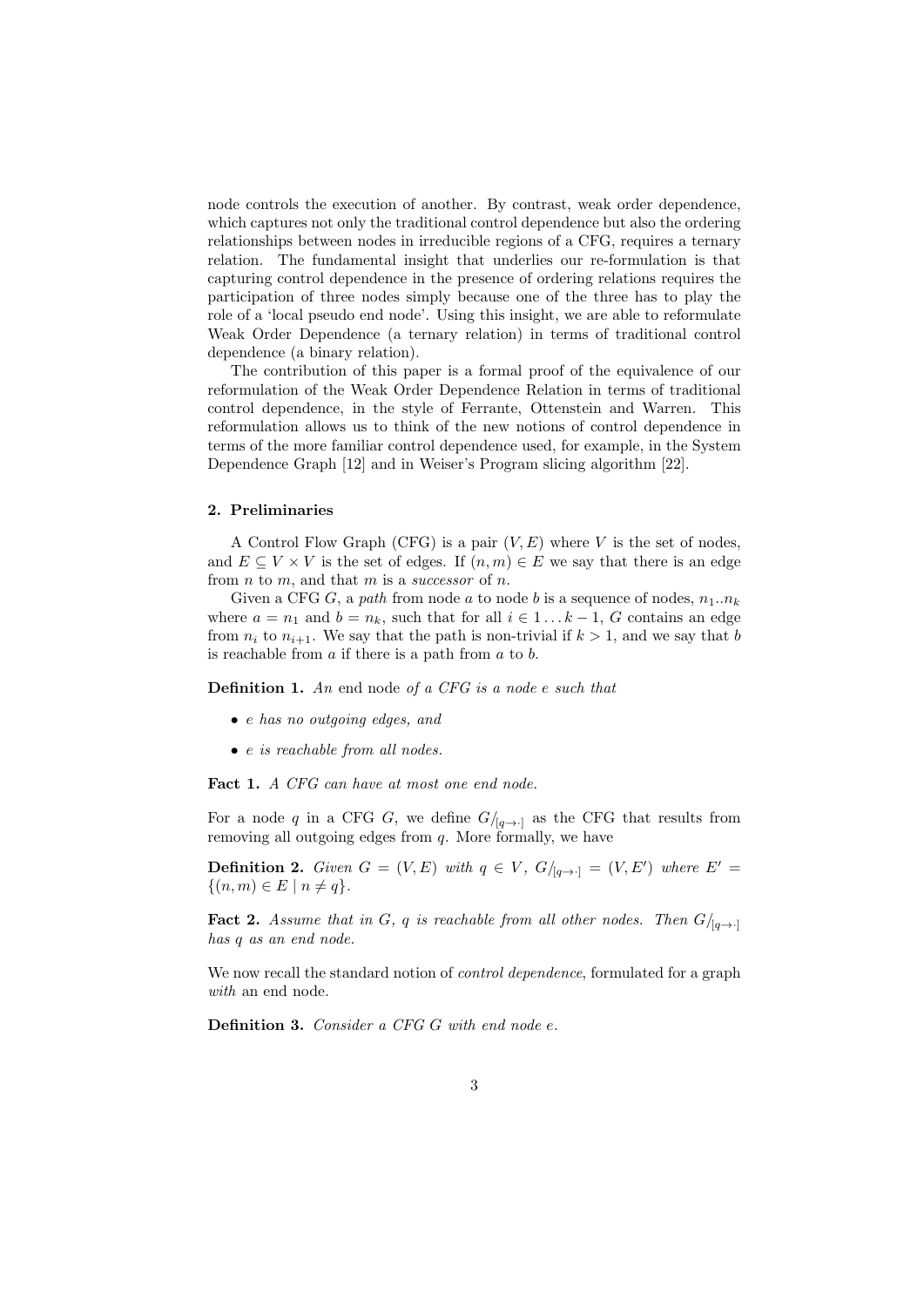- *• We say that m* postdominates *n if all paths from n to e contain m;*
- we say that m strictly postdominates *n* if *m* postdominates *n* and  $n \neq m$ .

Note that *e* postdominates all nodes.

**Definition 4.** Consider a CFG G with end node e. We say that  $n \stackrel{cd}{\rightarrow} m$  in G *if*

- 1. *m does not strictly postdominate n, and*
- 2. *there is a non-trivial path n..m where m postdominates all nodes but n.*

**Lemma 3.** Let G have end node  $e$ . If  $n \stackrel{cd}{\to} m$  in G then  $n \neq e$  and  $m \neq e$ .

*Proof:* Since there is a non-trivial path from *n* to *m*, *n* has an outgoing edge, and hence  $n \neq e$ . Since *e* postdominates all nodes, we thus infer that *e* strictly postdominates *n*, and hence  $m \neq e$ .

We recall the definition given in [1] of weak order dependence, applicable for *arbitrary* CFGs:

**Definition 5.** *Given a CFG, we write*  $a \stackrel{wod}{\rightarrow} b, c$  *if* 

- 1. *there is a path from a to b not containing c,*
- 2. *there is a path from a to c not containing b, and*
- 3. *a has a successor d such that either*
	- *• b is reachable from d and all paths from d to c contain b, or*
	- *• c is reachable from d and all paths from d to b contain c.*

**Fact 4.** If  $a \stackrel{wod}{\rightarrow} b$ , c then  $a,b,c$  are distinct nodes.

# **3. Weak Order Dependence is Control Dependence**

**Lemma 5.** *Given G with nodes a,b,c where b and c are both reachable from all nodes in G. If*  $a \stackrel{wod}{\rightarrow} b$ *, c in G then either* 

- $a \stackrel{cd}{\to} b$  *in*  $G/_{[c \to \cdot]},$  *or*
- $a \stackrel{cd}{\rightarrow} c$  *in*  $G/_{[b\rightarrow \cdot]}$ .

*(By Fact 2, G/*<sub>[*c* $\rightarrow$ ·]</sub> *has end node c, and G/*<sub>[*b* $\rightarrow$ ·]</sub> *has end node b.*)

*Proof:* We know (Fact 4) that *a, b, c* are distinct nodes. Without loss of generality, we can assume<sup>1</sup> that  $a$  has a successor  $d$  such that

<sup>&</sup>lt;sup>1</sup>If *d* had been such that all paths from *d* to *b* contained *c* then we would prove that  $a \stackrel{cd}{\rightarrow} c$ holds in  $G/_{[b\rightarrow \cdot]}$ .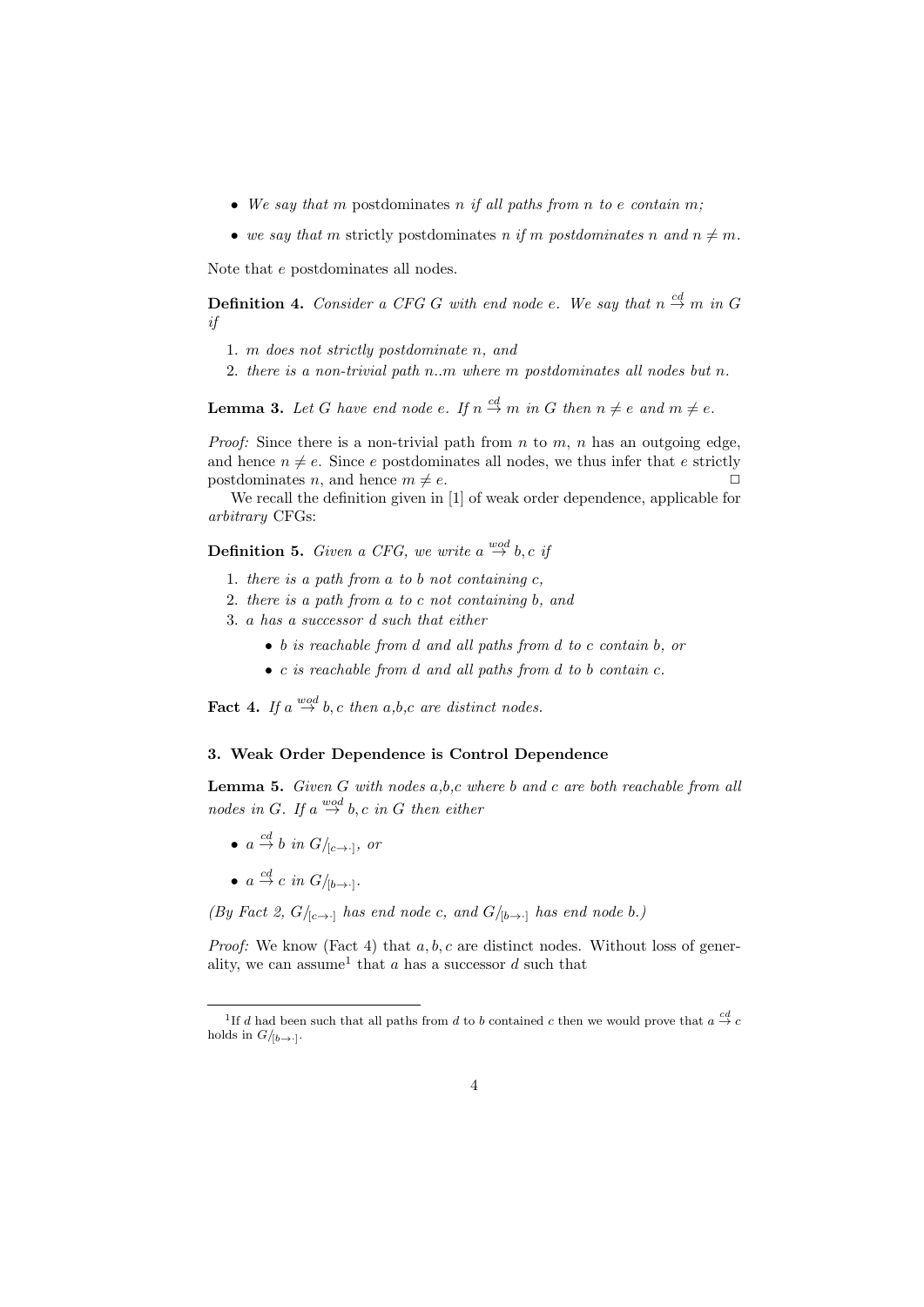*b* is reachable from *d*, and all paths from *d* to *c* contain *b* (1)

and we shall prove that  $a \stackrel{cd}{\to} b$  holds in  $G/_{[c \to \cdot]}$ . Since  $a \stackrel{wod}{\to} b, c$  entails that there is a path in *G* from *a* to *c* not containing  $\dot{b}$ , we see that

in 
$$
G/_{[c\rightarrow \cdot]}
$$
, *b* does not postdominate *a*. (2)

By (1) there exists a minimal path  $\pi$  from *d* to *b*; note that

$$
b \text{ does not occur in any proper prefix of } \pi. \tag{3}
$$

We now infer that  $\pi$  does not contain *c*. For assume, in order to get a contradiction, that  $\pi$  does contain *c*; since  $c \neq b$  there would be a proper prefix of  $\pi$ that contains  $c$  and by  $(1)$  thus also  $b$  but this contradicts  $(3)$ .

Thus  $\pi$  is a path in  $G/_{[c\rightarrow \cdot]}$ . Since  $a \neq c$  we see that

in 
$$
G/_{[c \to \cdot]}
$$
 there is a path  $a\pi$  from a to b. (4)

We shall now prove that

in 
$$
G/_{[c\rightarrow\cdot]}
$$
, all nodes in  $\pi$  are postdominated by b. (5)

We therefore assume that in  $G/_{[c\rightarrow\cdot]}$  there is a path  $\pi_1$  from *n* to *c* where *n* is part of  $\pi$ , and must establish that  $\pi_1$  contains *b*.

In  $G/_{[c\rightarrow c]}$  there thus is a path  $\pi_0\pi_1$  from *d* to *c* where  $\pi_0$  is a proper prefix of  $\pi$ . But this is also a path in *G*, so by (1) we infer that  $\pi_0 \pi_1$  contains *b*. But by (3),  $\pi_0$  cannot contain *b*. Hence  $\pi_1$  contains *b*, establishing (5).

From (2,4,5) we see that  $a \stackrel{cd}{\to} b$  does hold in  $G/_{[c \to \cdot]}$ . *✷*

#### **4. Control Dependence is Weak Order Dependence**

**Lemma 6.** *Given G with nodes*  $a,b,c$  *where*  $a \neq c$  *and where b is reachable from all nodes in G. If*  $a \stackrel{cd}{\rightarrow} c$  *in*  $G/_{[b \rightarrow \cdot]}$  *then*  $a \stackrel{wod}{\rightarrow} b, c$  *in G.* 

Note that we need the assumption  $a \neq c$  since  $\stackrel{cd}{\rightarrow}$  may relate a node to itself while  $\stackrel{wod}{\rightarrow}$  never does that.

*Proof:* From  $G/_{[b\rightarrow \cdot]}$  having *b* as end node, by Lemma 3 we infer from  $a \stackrel{cd}{\rightarrow} c$ that  $c \neq b$  and  $a \neq b$ . Thus  $a, b, c$  are distinct nodes.

From  $a \stackrel{cd}{\to} c$  and  $a \neq c$  we see that in  $G/_{[b\to\cdot]}$ , *c* does not postdominate *a*. Thus

there is a path in *G* from *a* to *b* that does not contain *c*.  $(6)$ 

In  $G/_{b\rightarrow b}$  there is a non-trivial path from *a* to *c* where *c* postdominates all nodes but *a*. We infer that *a* has a successor *d* such that

in  $G/_{[b\rightarrow\cdot]}$ , *c* is reachable from *d*, and all paths from *d* to *b* contain *c*. (7)

We infer that in  $G/_{b\rightarrow 1}$  there is a path from *d* to *c* that does not contain *b*, and since  $a \neq b$  thus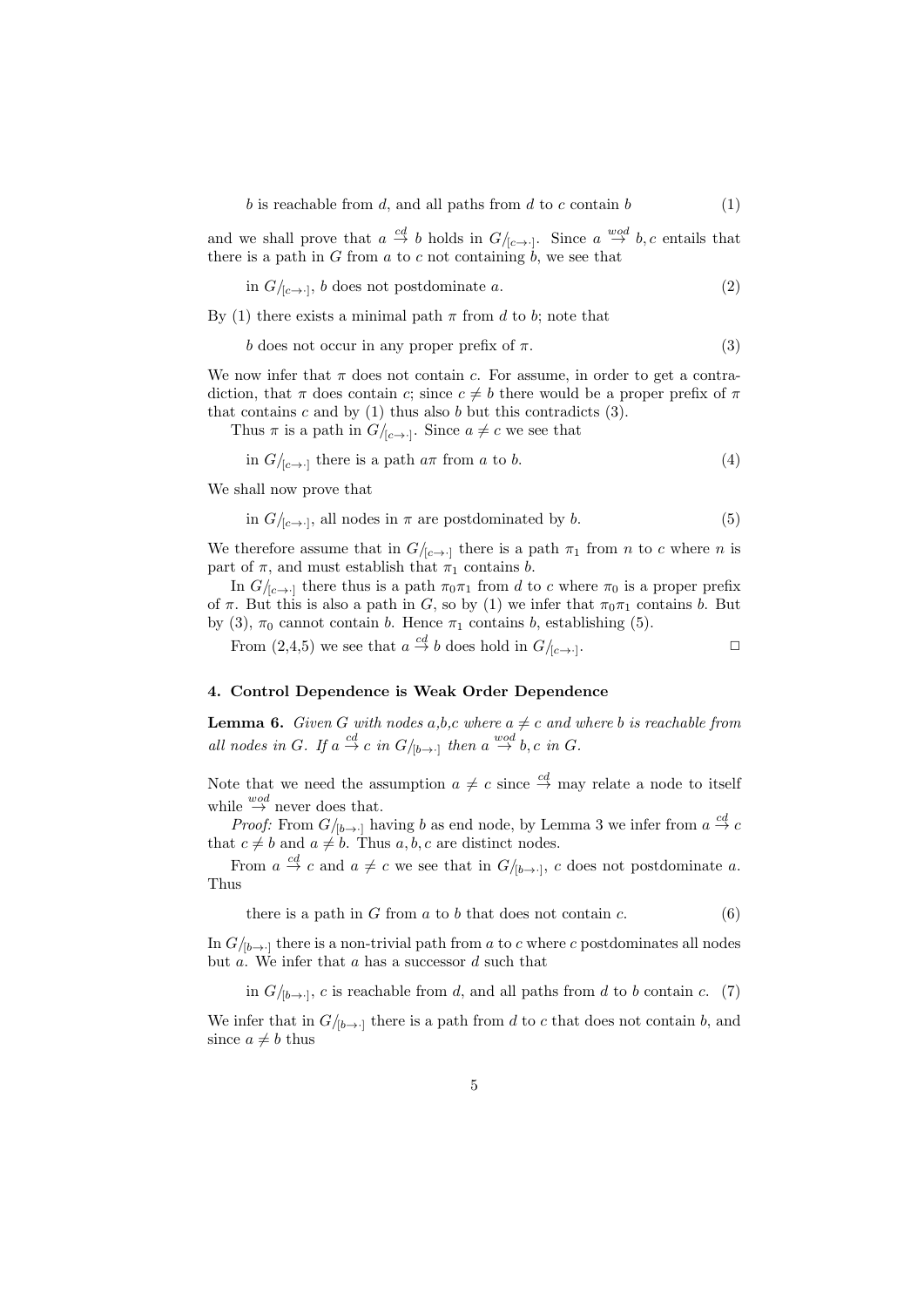there is a path in *G* from *a* through *d* to *c* that does not contain *b*. (8)

We shall now prove that

all paths in *G* from *d* to *b* contain *c*. (9)

But if  $\pi$  is a path in *G* from *d* to *b*, it has a (not necessarily proper) prefix  $\pi_1$ such that  $\pi_1$  is also a path from *d* to *b* but *b* does not occur in any proper prefix of  $\pi_1$ . Hence  $\pi_1$  is a path in  $G/_{[b\rightarrow \cdot]}$  from *d* to *b*, so by (7) we see that  $\pi_1$  contains *c*. But then also  $\pi$  contains *c*, establishing (9).

From  $(6,8,9)$  we see that  $a \stackrel{wod}{\rightarrow} b, c$  does hold in *G*.

## **5. Equivalence Between Closures**

**Definition 6.** *Given a CFG*  $G = (V, E)$ *. With*  $S$  *a subset of*  $V$ *, we say that*  $S$ *is closed under*  $\overset{wod}{\rightarrow}$  *if*  $a \in S$  *whenever*  $a \overset{wod}{\rightarrow} b, c$  *for*  $b, c \in S$ *.* 

**Definition 7.** *Given a CFG*  $G = (V, E)$ *, and let S be a subset of V with the property that all nodes in S are reachable from all nodes in V . We then say that*  $S$  is  $\rightarrow$  closed under  $\stackrel{cd}{\rightarrow}$  if  $a \in S$  whenever for  $b, c \in S$  we have  $a \stackrel{cd}{\rightarrow} b$  in  $G/_{[c \rightarrow \cdot]}$ .

**Theorem 1.** *Given a CFG*  $G = (V, E)$ *. Let*  $S \subseteq V$  *satisfy that all nodes in S are reachable from all nodes in V*. Then *S* is closed under  $\overset{wod}{\rightarrow}$  *iff S is*  $\rightarrow$  *closed*  $under \overset{cd}{\rightarrow}$ .

*Proof:* For the "if" direction, we assume  $a \stackrel{wod}{\rightarrow} b, c$  with  $b, c \in S$ , so as to show  $a \in S$ . By Lemma 5, applicable since  $b, c$  are reachable from all nodes in *V*, either  $a \stackrel{cd}{\to} b$  holds in  $G/_{[c \to \cdot]}$  or  $a \stackrel{cd}{\to} c$  holds in  $G/_{[b \to \cdot]}$ . But in both cases,  $a \in S$ follows from *S* being <sub>→</sub> closed under  $\stackrel{cd}{\rightarrow}$ .

For the "only if" direction, we assume  $a \stackrel{cd}{\to} b$  holds in  $G/_{[c \to \cdot]}$  for  $b, c \in S$ , so as to show  $a \in S$ . If  $a = b$ , the claim is trivial. Otherwise, by Lemma 6, we have  $a \stackrel{wod}{\rightarrow} b, c$ , and  $a \in S$  follows from *S* being closed under  $\stackrel{wod}{\rightarrow}$ .

#### **6. Related Work**

In the introduction, we discuss two ways in which control dependence definitions may vary: they may require program CFGs to have a unique end node, or not; or they may be non-termination sensitive or insensitive. Table 1 compares the control dependence definitions in the literature according to these variations.

Except for WOD [1] and NTSCD [19] that apply to arbitrary CFGs, all other definitions of control dependence for programs require CFGs to have a unique end node.

We discuss the main definitions in the literature based on their sensitivity to non-termination.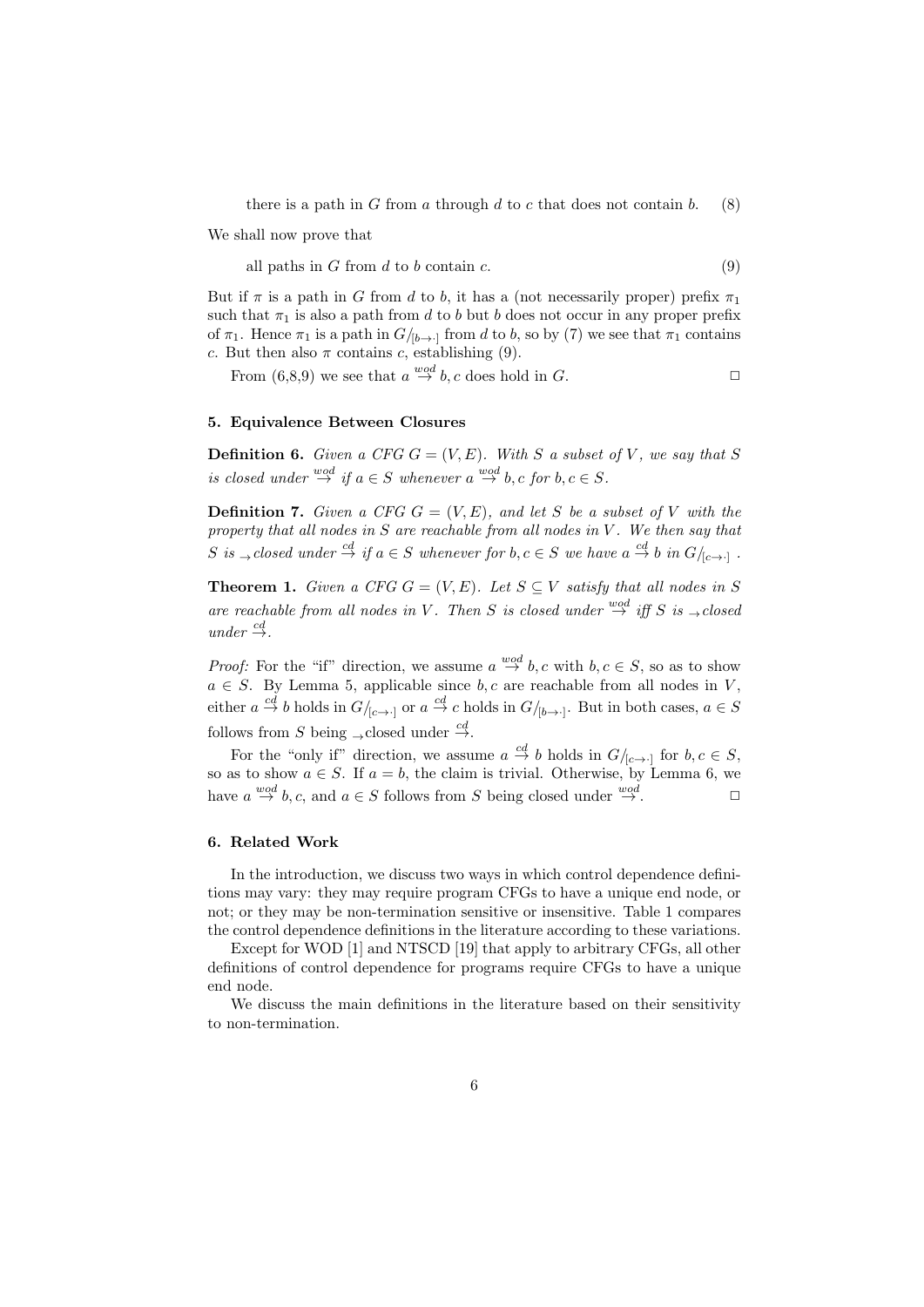|             | Non-Termination   Unique End Node                  | Arbitrary CFG |
|-------------|----------------------------------------------------|---------------|
| Insensitive | Weiser $[21]$                                      | $WOD$ [1]     |
|             | Ferrante et al. [8, 12]                            |               |
| Sensitive   | Podgurski and Clarke [18, 17]   NTSCD and DOD [19] |               |

Table 1: Comparison of control dependence definitions.

The earliest definition of control dependence is Weiser's, that is derived from the dependence that Denning and Denning called 'implicit information flow' [7]. This dependence captures the influence a predicate *p* has over a node, *n* when *p* 'controls' whether *n* is either definitely executed (by selecting one of the two branches emerging from  $p$ ), or whether it is possibly avoided (by selecting the other branch emerging from *p*).

Ferrante et al. [8, 12] redefine control dependence in terms of a Control Flow Graph requiring it to have an entry and end node, such that all nodes can reach the end node. However, this is not realistic for programs that may, deliberately and of necessity, fail to terminate; such programs may not have an end node in their flow graph.

The first non-termination sensitive definition of control dependence was given by Podgurski and Clarke [18, 17] in 1989 who observed that it is possible for a predicate *p* to influence the execution of a node *n* simply by making infinitely many choices (at  $p$ ) to traverse a branch that leads back to  $p$  before *n* is executed. In this way, a predicate can 'choose' to fail to terminate and, thereby, exclude the execution of some other node that *p* would otherwise fail to control.

Kamkar [13] (p. 166) argues that for some applications of slicing it will be necessary for slicing to use the termination sensitive form of dependence.

## **7. Conclusion and Future Work**

In this paper we show how recent notions of control dependence for nonterminating computations can be re-formulated in terms of traditional notions of control dependence. More precisely, when *a*,*b*,*c* are distinct, *a* is weakly order dependent on *b* and *c* if and only if *a* is either control dependent on *b* when all outgoing edges from *c* have been removed, or control dependent on *c* when all outgoing edges from *b* have been removed. This is important because of the fundamental importance of control dependence in many other program analyses such as program slicing.

As a corollary to this work, we would like to explore how NTSCD (augmented with DOD) relates to Podgurski and Clarke's notion of control dependence [18, 17], and see if one can be expressed in terms of another.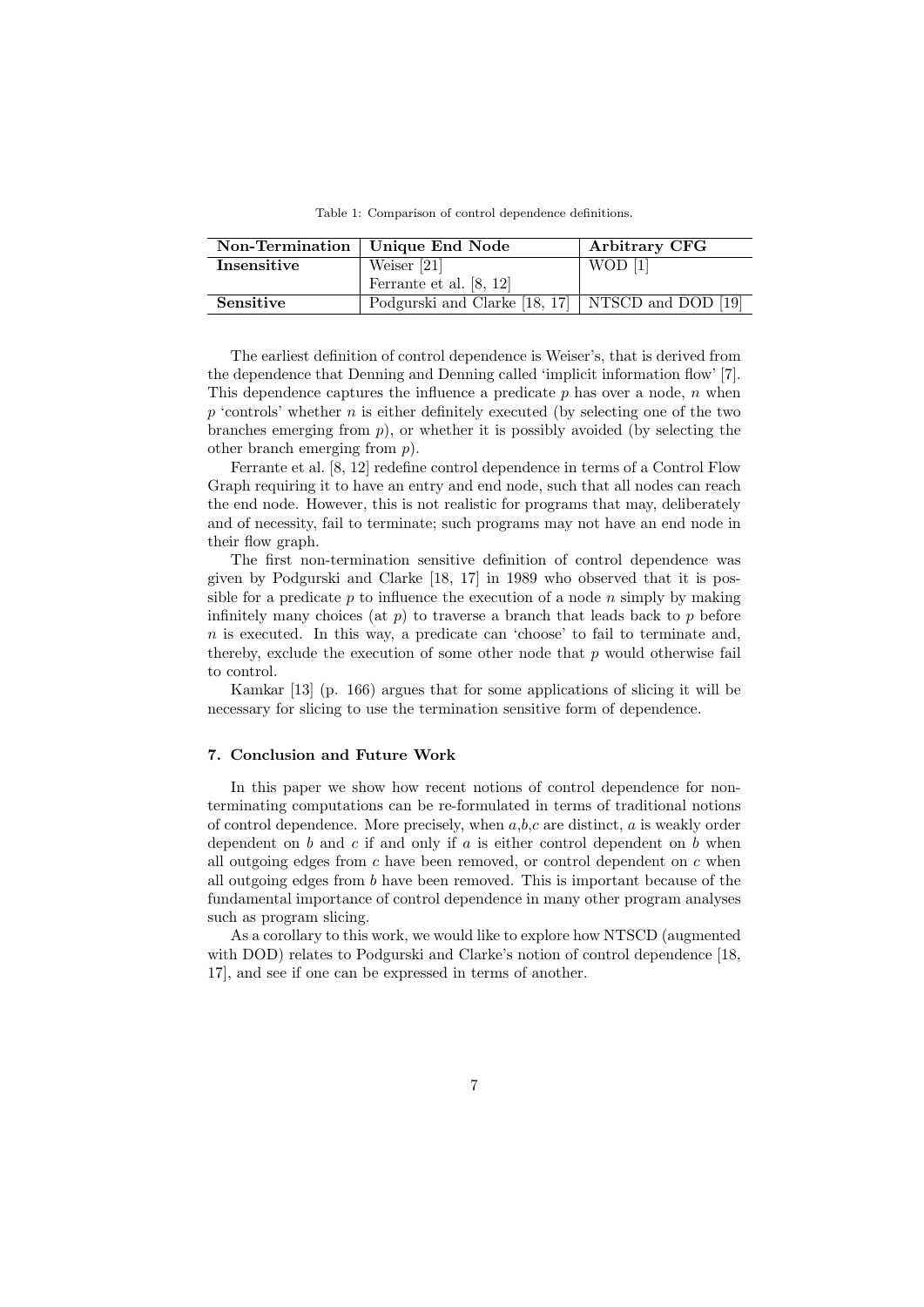#### **Acknowledgements**

This research work is supported in part by EPSRC Grant EP/F059442/1, AFOSR, NSF, Rockwell Collins and NSFC Grant 60903002.

- [1] T. Amtoft. Slicing for modern program structures: a theory for eliminating irrelevant loops. *Information Processing Letters*, 106(2):45–51, 2008.
- [2] ARTEMIS consortium. The embedded computing systems initiative (ARTEMIS), 2007.
- [3] D. W. Binkley. The application of program slicing to regression testing. *Information and Software Technology*, 40(11 and 12):583–594, 1998.
- [4] D. W. Binkley, S. Horwitz, and T. Reps. Program integration for languages with procedure calls. *ACM Transactions on Software Engineering and Methodology*, 4(1):3–35, 1995.
- [5] S. E. Black. Computing ripple effect for software maintenance. *Journal of Software Maintenance and Evolution: Research and Practice*, 13:263–279, 2001.
- [6] G. Canfora, A. Cimitile, and A. De Lucia. Conditioned program slicing. *Information and Software Technology Special Issue on Program Slicing*, 40(11 and 12):595–607, 1998.
- [7] D. E. Denning and P. J. Denning. Certification of programs for secure information flow. *Communications of the ACM*, 20(7):504–513, 1977.
- [8] J. Ferrante, K. J. Ottenstein, and J. D. Warren. The program dependence graph and its use in optimization. *ACM Transactions on Programming Languages and Systems*, 9(3):319–349, July 1987.
- [9] K. B. Gallagher and J. R. Lyle. Using program slicing in software maintenance. *IEEE Transactions on Software Engineering*, 17(8):751–761, Aug. 1991.
- [10] M. Harman, D. W. Binkley, and S. Danicic. Amorphous program slicing. *Journal of Systems and Software*, 68(1):45–64, Oct. 2003.
- [11] M. Harman, L. Hu, R. M. Hierons, J. Wegener, H. Sthamer, A. Baresel, and M. Roper. Testability transformation. *IEEE Transactions on Software Engineering*, 30(1):3–16, Jan. 2004.
- [12] S. Horwitz, T. Reps, and D. W. Binkley. Interprocedural slicing using dependence graphs. *ACM Transactions on Programming Languages and Systems*, 12(1):26–60, 1990.
- [13] M. Kamkar. *Interprocedural dynamic slicing with applications to debugging and testing*. PhD Thesis, Department of Computer Science and Information Science, Linköping University, Sweden, 1993. Available as Linköping Studies in Science and Technology, Dissertations, Number 297.